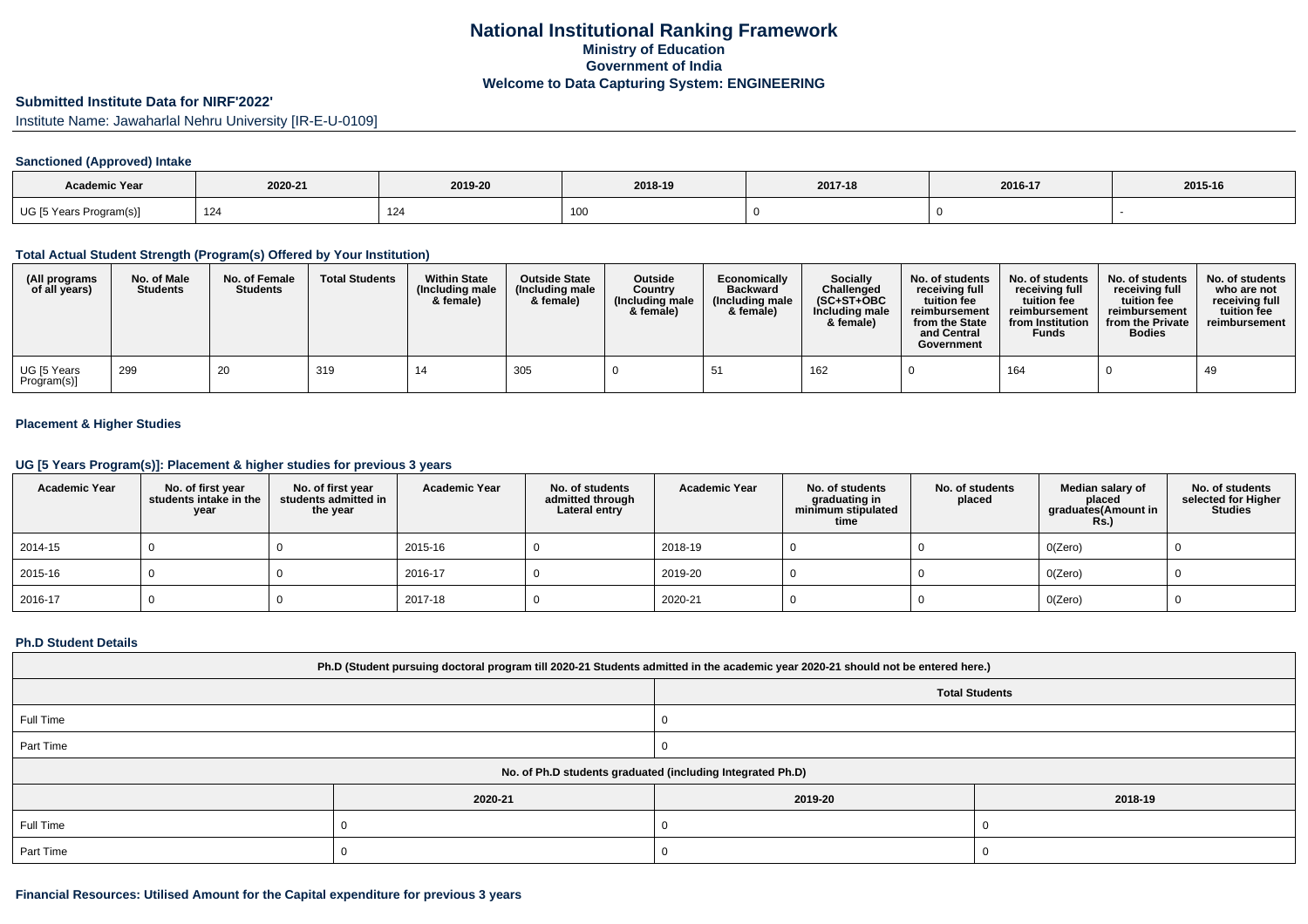| <b>Academic Year</b>                                                                                                                                                                      | 2020-21                                                                         | 2019-20                                                                      | 2018-19                                                                       |  |  |  |  |  |
|-------------------------------------------------------------------------------------------------------------------------------------------------------------------------------------------|---------------------------------------------------------------------------------|------------------------------------------------------------------------------|-------------------------------------------------------------------------------|--|--|--|--|--|
|                                                                                                                                                                                           | <b>Utilised Amount</b>                                                          | <b>Utilised Amount</b>                                                       | <b>Utilised Amount</b>                                                        |  |  |  |  |  |
| Annual Capital Expenditure on Academic Activities and Resources (excluding expenditure on buildings)                                                                                      |                                                                                 |                                                                              |                                                                               |  |  |  |  |  |
| Library (Books, Journals and e-Resources only)                                                                                                                                            | 0 (Zero)                                                                        | $0$ (Zero)                                                                   | $0$ (Zero)                                                                    |  |  |  |  |  |
| New Equipment and software for Laboratories                                                                                                                                               | 2582494 (Twenty Five Lakh Eighty Two Thousand Four<br>Hundred Ninety Four Only) | 11979092 (One Crore Nineteen Lakh Seventy Nine Thousand<br>Ninety Two Only)  | 5865403 (Fifty Eight Lakh Sixty Five Thousand Four Hundred<br>and Three Only) |  |  |  |  |  |
| <b>Engineering Workshops</b>                                                                                                                                                              | 0 (Zero)                                                                        | 5819360 (Fifty Eight Lakh Nineteen Thousand Three Hundred<br>and Sixty Only) | 0 (Zero)                                                                      |  |  |  |  |  |
| Other expenditure on creation of Capital Assets (For setting up<br>classrooms, seminar hall, conference hall, library, Lab, Engg<br>workshops excluding expenditure on Land and Building) | $0$ (Zero)                                                                      | $0$ (Zero)                                                                   | $0$ (Zero)                                                                    |  |  |  |  |  |

# **Financial Resources: Utilised Amount for the Operational expenditure for previous 3 years**

| <b>Academic Year</b>                                                                                                                                                                            | 2020-21                                                                        | 2019-20                                                                    | 2018-19                                                            |  |  |  |  |  |
|-------------------------------------------------------------------------------------------------------------------------------------------------------------------------------------------------|--------------------------------------------------------------------------------|----------------------------------------------------------------------------|--------------------------------------------------------------------|--|--|--|--|--|
|                                                                                                                                                                                                 | <b>Utilised Amount</b>                                                         | <b>Utilised Amount</b>                                                     | <b>Utilised Amount</b>                                             |  |  |  |  |  |
| <b>Annual Operational Expenditure</b>                                                                                                                                                           |                                                                                |                                                                            |                                                                    |  |  |  |  |  |
| Salaries (Teaching and Non Teaching staff)                                                                                                                                                      | 9819633 (Ninety Eight Lakh Nineteen Thousand Six Hundred<br>Thirty Three Only) | 2091128 (Twenty Lakh Ninety One Thousand One Hundred<br>Twenty Eight Only) | 1201921 (Twelve Lakh One Thousand Nine Hundred Twenty<br>One Only) |  |  |  |  |  |
| Maintenance of Academic Infrastructure or consumables and<br>other running expenditures (excluding maintenance of hostels<br>and allied services, rent of the building, depreciation cost, etc) | 429802 (Forty Two Thousand Eight Hundred Two only)                             | 346422 (Three Lakh Forty Six Thousand Four Hundred Twenty<br>Two Only)     | 116034 (One Lakh Sixteen Thousand Thirty Four Only)                |  |  |  |  |  |
| Seminars/Conferences/Workshops                                                                                                                                                                  | 0 (Zero)                                                                       | 0 (Zero)                                                                   | 0 (Zero)                                                           |  |  |  |  |  |

**IPR**

| Calendar year            | 2020 | 2019 | 2018 |
|--------------------------|------|------|------|
| No. of Patents Published |      |      |      |
| No. of Patents Granted   |      |      |      |

## **Sponsored Research Details**

| <b>Financial Year</b>                    | 2020-21                         | 2019-20 | 2018-19 |
|------------------------------------------|---------------------------------|---------|---------|
| Total no. of Sponsored Projects          |                                 |         |         |
| Total no. of Funding Agencies            |                                 |         |         |
| Total Amount Received (Amount in Rupees) | 24800000                        |         |         |
| Amount Received in Words                 | Two Crore Forty Eight Lakh only | Zero    | Zero    |

# **Consultancy Project Details**

| <b>Financial Year</b>             | 2020-21 | 2019-20 | 2018-19 |
|-----------------------------------|---------|---------|---------|
| Total no. of Consultancy Projects |         |         |         |
| Total no. of Client Organizations |         |         |         |